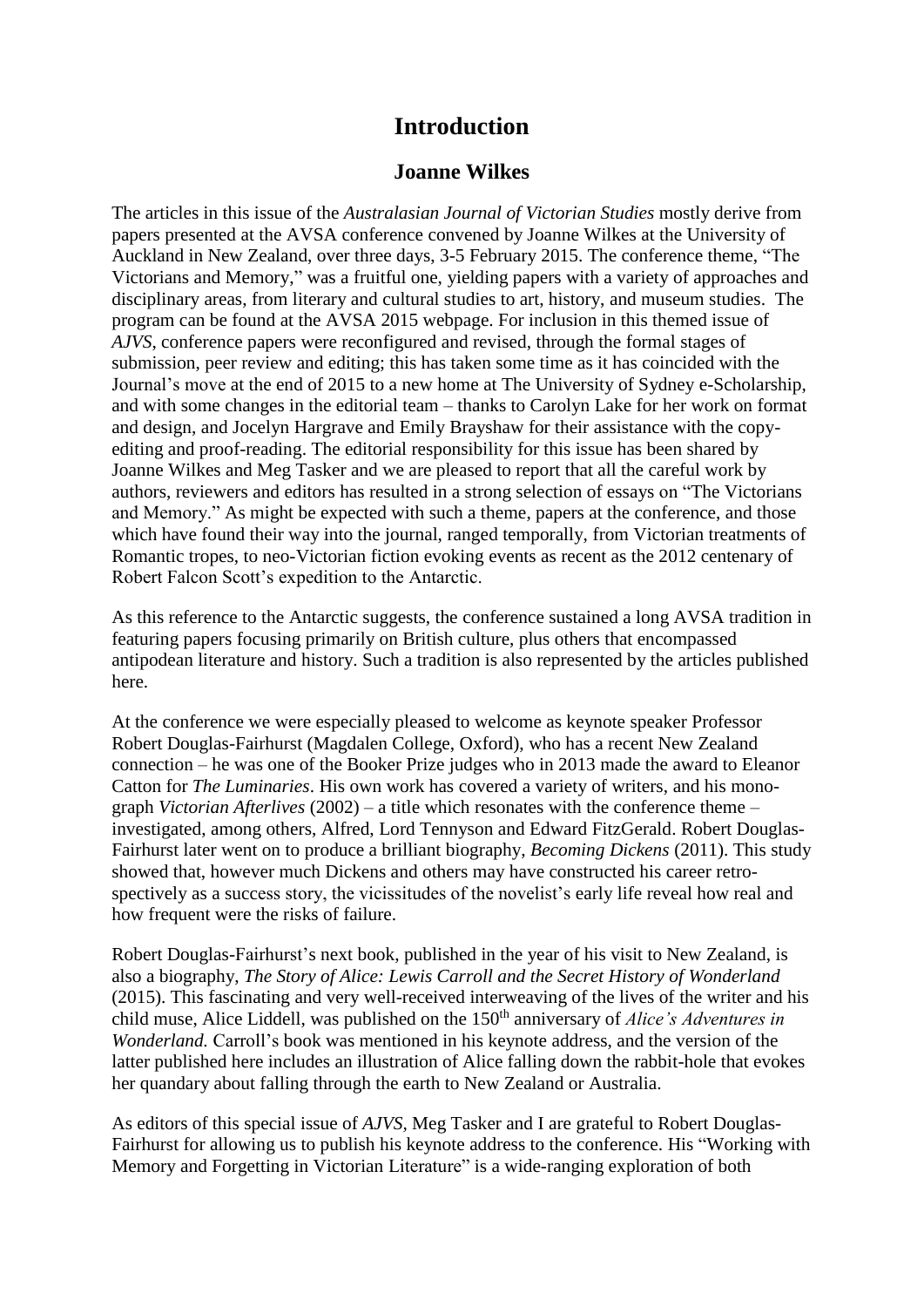"memory's lurking tenacity and shaping power" and "its unpredictable lapses and blind spots." The essay illuminates how the complexities of memory's workings are continually evident in the details of language as deployed especially by Dickens, Tennyson and FitzGerald. Moreover, the risk of forgetting is always present, since in Tennyson, "[b]etween the lines of *In Memoriam*, an unwritten *In Oblivion* keeps trying to make its voice heard," while FitzGerald's *Rubáiyát of Omar Khayyám* "is concerned with how much slips through our heads as well as down our throats."

Douglas-Fairhurst also points out how FitzGerald's work drew energy from his ability to get at the 'time-travelling core' of writers like Wordsworth. The impact of this prominent Romantic writer is a major theme of Judith Johnston's "Richard Howitt, Australia and the Power of Poetic Memory." Richard Howitt, although a published poet, never found the literary fame of his brother and sister-in-law, William and Mary Howitt: examining the influence of Wordsworth and other Romantic poets on his work helps to explain why. Richard Howitt spent several years in Australia, but remained homesick. His poetry, Johnston shows, reveals not only nostalgia for the British landscape as such, but also a longing for its elements – and especially its flowers – as they are rendered in Wordsworth's verse. Howitt thus strives to memorialise, and to avoid forgetting, both a physical and a poetic past, but hardly ever engages with a possible future.

Richard Howitt remained obscure as a writer, but he did succeed in returning to England. Not all British visitors to Australia did so, and some who did not are the subject of Patrick Noonan's "'Sons of Science': Remembering John Gould's Martyred Collectors." This article examines the posthumous fate of men who worked in Australia as collectors for British naturalist John Gould, and suffered sudden deaths in the 1840-50s – John Gilbert, Frederick Strange and Johnston Drummond. Noonan demonstrates how the men's posthumous recognition did not depend straightforwardly on their own achievements, but much on the attitudes of others. In this regard, Gilbert was by far the most fortunate, as he benefited from patronage from Gould in his lifetime, and then from a commitment to champion his legacy in the midtwentieth century, on the part of journalist and ornithologist Alec H. Chisholm and, after the acquisition of Gilbert's specimens by Liverpool Museums, Senior Curator of Vertebrate Zoology, Clemency Fisher.

If the Australian colony could be a catalyst for various kinds of memory and forgetting, so too could a country with a longer history of colonialism – Ireland – provide scope for the literary evocation of both. Rose Lovell-Smith's "'I shall never forget it to him': Personal and Public Memory in Somerville and Ross's *Irish R. M.* Stories" investigates how these stories grapple with the different kinds of memorialising and forgetting characteristic of the two sorts of society they represent – one "oral, local, and customary," the other "more literate and bureaucratic, more socially connected to a wider world." These contrasts are focalised through the Resident Magistrate of the title and the chameleon-like Irishman Flurry Knox, such that the developing connection between the two men suggests ways in which "progress towards a more cohesive and peaceable Ireland" might be achieved on a personal level.

Whether it be the premature loss of Tennyson's friend Arthur Hallam, or the unexpected demise of collectors on exploring expeditions, death was omnipresent in Victorian experience: hence mourning was an especially popular subject of pictorial art as well as of writing. Its treatment in painting, too, implicitly raises the topic of memory. Pamela Gerrish Nunn's essay, "Gone but not Forgotten," considers the handling of mourning in Victorian painting of the mid-century and after. She examines in particular two paintings by Emily Mary Osborn,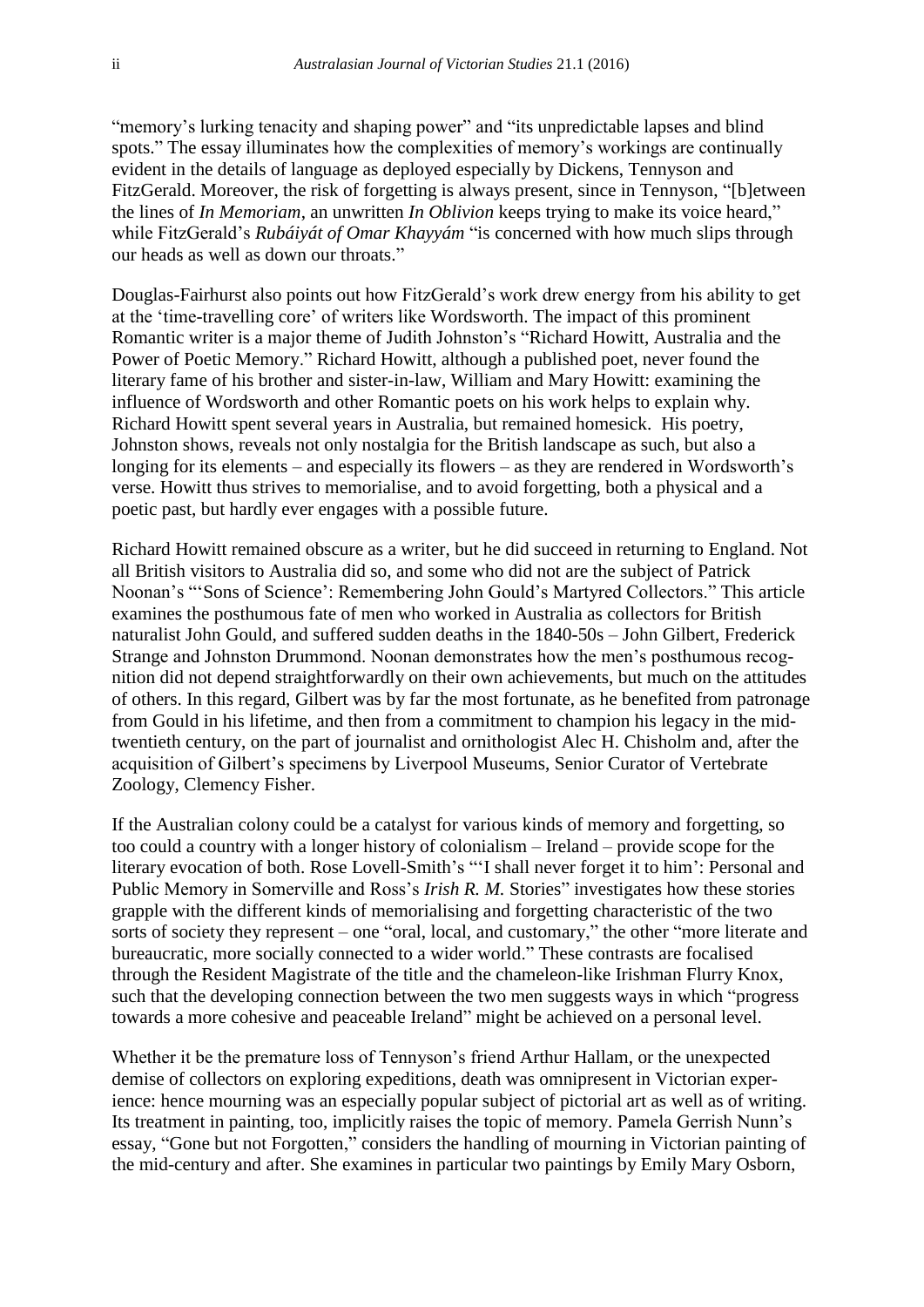*For the Last Time* (1864) and *God's Acre* (1866), both of which evoke pairs of bereft sisters mourning a parent. Nunn draws out the extent to which the works' details follow or break with convention. While acknowledging the recent discussion of Osborn's work in a feminist context, Nunn emphasises the sheer popularity at this period of paintings focusing on mourning, and thus highlights how Osborn's art would have catered to a known market.

Another manifestation of contemporary feminism is the tendency of recent neo-Victorian fiction to recuperate female voices from the past that have been occluded by male ones. Thus, just as Charles Dickens contributed much to the account of his rise to fame that has featured in biographies, his writings largely constructed the versions of his marriage that have come down to us. Here Kathryne Ford, in "Rehabilitating Catherine Dickens: Memory and Authorial Agency in Gaynor Arnold's Neo-Victorian Biofiction *Girl in a Blue Dress*," examines this contemporary novelist's attempt to give a voice to Catherine Dickens. Her argument deals with the critically contested issue as to how truly empowering is the decision of Dorothea Gibson (Arnold's version of Catherine Dickens) to embark on authorship by completing her husband Alfred's unfinished novel. Vital to this question, Ford contends, is the novel's treatment of Dorothea's access to her memories. By investigating her own recollections of the marriage, in contradistinction to the version of it that Alfred has promulgated, Dorothea is able to find the confidence to move into the future as an author in her own right.

While recuperation of lost female voices is now sometimes a focus of critical accounts of neo-Victorian fiction, this has not always been the case. Ashley Orr, in "Bodily Fluids: Female Corporeality as Neo-Victorian Agency in Graham Swift's *Waterland*," deals with a novel of 1983 which was one of the first to be discussed as a neo-Victorian text. She argues that critics' predominant concern has been with Tom Crick's narrative as an exemplar of "postmodern historiography or historiographic metafiction," such that this approach has led to the neglect or misrepresentation of the novel's significant female figures, Mary Crick and her Victorian counterpart, Sarah Atkinson. Memory is important here, but for Orr, it is not "memory-as-story" – Tom's version of events – but "memory-as-body," in that the women characters' "embodied memories" disclose their agency, and thus their successful interventions in a discourse that threatens to overcome them.

If *Waterland* was one of the earliest texts to be construed as neo-Victorian, one of the most recent is Rebecca Hunt's *Everland* from 2014, published in the wake of the Scott centenary in 2012. Jessica Hewenn's paper, "The Legacies and Frozen Time of Antarctica: Robert Falcon Scott, Peter Pan and Rebecca Hunt's *Everland*," is one of the first scholarly articles – possibly *the* first scholarly article – to be published on this intriguing novel. Hewenn shows how, through its parallel narratives of two Antarctic expeditions a century apart, the novel challenges cultural memories of significant events in the past. It questions our ability to decipher that past, while also demonstrating the dangers of misremembering it. Moreover, although the contemporary expedition, unlike the earlier one, includes women, this new novel – unlike many in the genre – does not attribute much significance to gender.

In a passage Hewenn quotes from *Everland*, a member of the twenty-first century expedition to Antarctica struggles to feel the presence of her predecessors:

But the past was a different world. It remained unknowable and evasive, even when you were holding solid proof of it in your hand. (Hunt 56)

We hope that the papers in this issue of *AVJS* bear witness to the varieties and complexities of the ways memory and forgetting manifest themselves, both in the culture of the Victorian